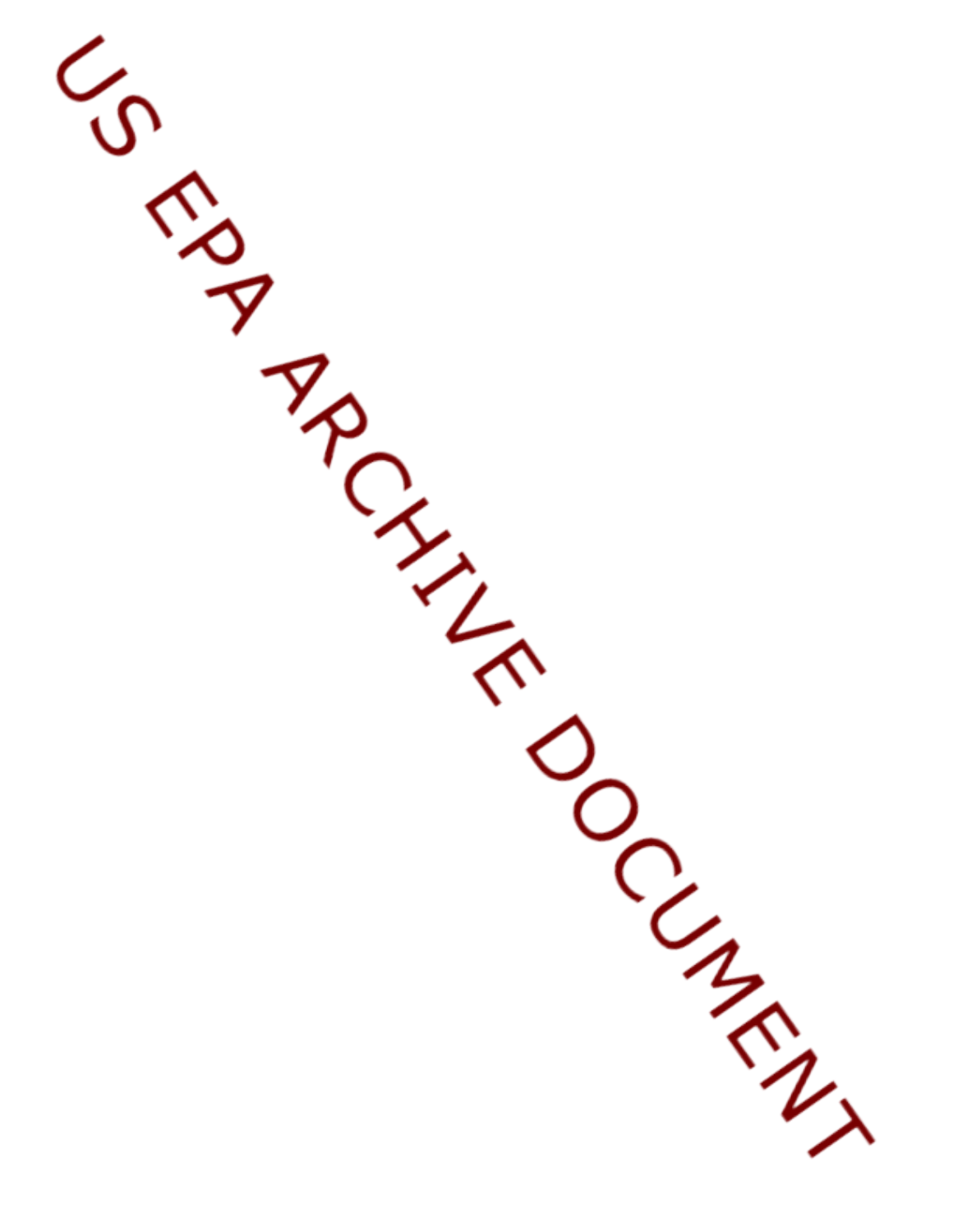### **THE ENVIRONMENTAL TECHNOLOGY VERIFICATION**







# **ETV Joint Verification Statement**

|                                                                 | TECHNOLOGY TYPE: IMMUNOASSAY TEST KITS                  |      |                     |  |
|-----------------------------------------------------------------|---------------------------------------------------------|------|---------------------|--|
| <b>APPLICATION:</b>                                             | DETECTING ANTHRAX, BOTULINUM TOXIN, AND<br><b>RICIN</b> |      |                     |  |
| <b>TECHNOLOGY NAME: BioThreat Alert<sup>®</sup> Test Strips</b> |                                                         |      |                     |  |
| <b>COMPANY:</b>                                                 | Tetracore, Inc.                                         |      |                     |  |
| <b>ADDRESS:</b>                                                 | 11 Firstfield Road, Suite C                             |      | PHONE: 301-258-7553 |  |
|                                                                 | Gaithersburg, MD 20878                                  | FAX: | 301-258-9740        |  |
| <b>WEB SITE:</b>                                                | www.tetracore.com/                                      |      |                     |  |
| E-MAIL:                                                         | tobrien@tetracore.com                                   |      |                     |  |

The U.S. Environmental Protection Agency (EPA) supports the Environmental Technology Verification (ETV) Program to facilitate the deployment of innovative or improved environmental technologies through performance verification and dissemination of information. The goal of the ETV Program is to further environmental protection by accelerating the acceptance and use of improved and cost-effective technologies. ETV seeks to achieve this goal by providing high-quality, peer-reviewed data on technology performance to those involved in the design, distribution, financing, permitting, purchase, and use of environmental technologies. Information and ETV documents are available at www.epa.gov/etv.

ETV works in partnership with recognized standards and testing organizations, with stakeholder groups (consisting of buyers, vendor organizations, and permitters), and with individual technology developers. The program evaluates the performance of innovative technologies by developing test plans that are responsive to the needs of stakeholders, conducting field or laboratory tests (as appropriate), collecting and analyzing data, and preparing peer-reviewed reports. All evaluations are conducted in accordance with rigorous quality assurance (QA) protocols to ensure that data of known and adequate quality are generated and that the results are defensible.

The Advanced Monitoring Systems (AMS) Center, one of six verification centers under ETV, is operated by Battelle in cooperation with EPA's National Exposure Research Laboratory. The AMS Center has recently evaluated the performance of immunoassay test kits used to detect anthrax, botulinum toxin, and ricin. This verification statement provides a summary of the test results for the Tetracore, Inc., BioThreat Alert® test strips.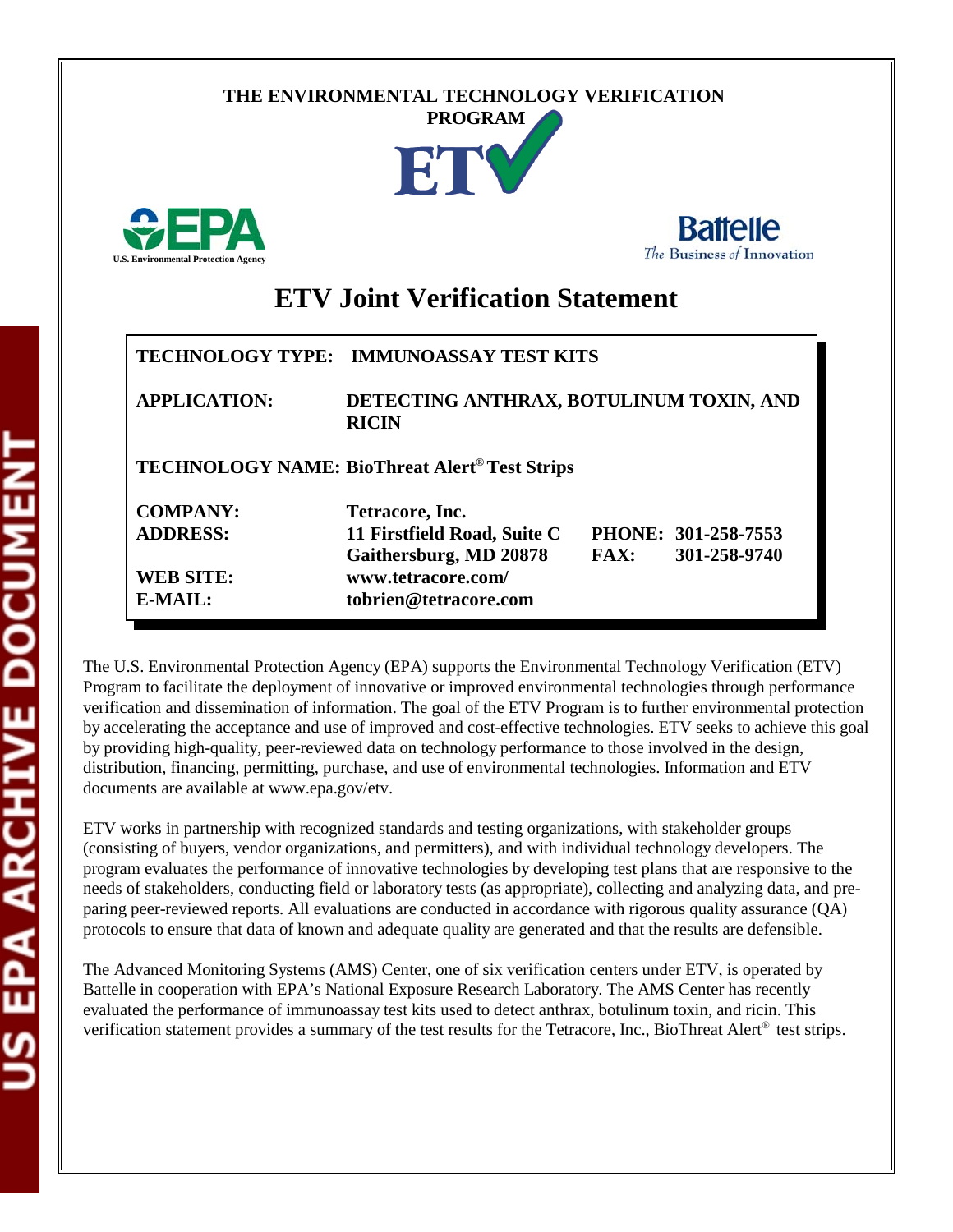#### **VERIFICATION TEST DESCRIPTION**

The ability of the BioThreat Alert<sup>®</sup> test strips to individually detect various concentrations of anthrax spores, botulinum toxin, and ricin was evaluated between January 14 and April 23, 2004, by analyzing performance test (PT) and drinking water (DW) samples. PT samples included deionized (DI) water fortified with either the target contaminant, an interferent, both, or only a cross-reactive species. In addition to the PT and DW samples analyzed, method blank (MB) samples consisting of DI water also were analyzed to confirm negative responses in the absence of contaminants and to ensure that no sources of contamination were introduced during the analysis procedures. MB samples were analyzed by both a trained technician and a non-technical/untrained, first-time user at a non-laboratory location to evaluate the BioThreat Alert® performance and ease of use outside of the laboratory. The test strips generated either positive or negative qualitative results. Verification test results showed how effective the BioThreat Alert<sup>®</sup> test strips were at detecting the presence of each contaminant at several concentration levels, the consistency of the responses, and the susceptibility of the BioThreat Alert<sup>®</sup> test strips to selected interferents and cross-reactive species. In most cases, three replicates of each PT and DW sample were analyzed to evaluate the reproducibility of the BioThreat Alert® test strip results. Approximately 120 liters (L) of four DW samples were collected from geographically distributed municipal sources located in Florida (FL), New York (NY), Ohio (OH), and California (CA). These samples were dechlorinated with sodium thiosulfate, and then 100 L of each sample were concentrated using an ultra-filtration technique to a final volume of 250 milliliters (mL). Each DW sample (non-concentrated and concentrated) was analyzed without adding any contaminant, as well as after fortification with individual contaminants at a single concentration level to evaluate the effect of the DW matrix on the performance of the BioThreat Alert<sup>®</sup> test strips. During the anthrax spore PT sample analysis, the lowest detectable concentration of the BioThreat Alert® test strips was shown to be much higher than claimed by the vendor. Therefore, three preparations of spores were analyzed to further investigate these results. The three preparations included spores prepared at Battelle and preserved in a solution of water and phenol, spores prepared at Battelle and not preserved in phenol, and spores prepared at Dugway Proving Ground and stored in spent culture media. Most of the samples analyzed were made from the Battelle-prepared, phenol-preserved spores. The other two preparations were used to determine if the phenol preservation or the preparation technique was negatively affecting the sensitivity of the BioThreat Alert® test strips. Solutions of vegetative anthrax cells also were analyzed to determine the sensitivity of the BioThreat Alert<sup>®</sup> test strips to vegetative anthrax cells.

QA oversight of verification testing was provided by Battelle and EPA. Battelle QA staff conducted a technical systems audit and a data quality audit of 10% of the test data. This verification statement, the full report on which it is based, and the test/QA plan for this verification are all available at www.epa.gov/etv/centers/center1.html.

#### **TECHNOLOGY DESCRIPTION**

The following description of BioThreat Alert<sup>®</sup> test strips was provided by the vendor and was not subjected to verification in this test.

The BioThreat Alert<sup>®</sup> test strip from Tetracore, Inc., is a lateral flow immunochromatographic device that uses two antibodies in combination to specifically detect target antigen in solution. One of the specific antibodies is labeled with a colloidal gold derivative. Samples applied to the BioThreat Alert<sup>®</sup> test strips mix with the colloidal gold-labeled antibody and move along the strip membrane by capillary action. The second specific antibody captures the colloidal gold-labeled antibody and bound target. When a sufficient amount of target antigen is present, the colloidal gold label accumulates in the sample ("S") window on the test strip, forming a visible reddish-brown colored line. As an internal control, a second band in the control ("C") window indicates that the test strip functioned properly. Two bands or colored lines (in the "S" and "C" windows) are required for a positive result determination. Twenty-five individually packaged BioThreat Alert® test strips (including a disposable pipette) are provided in a small box. In addition to the test strips, the box contains several small plastic vials, 25 mL of sample buffer, and step-by-step instructions. To complete a test on a liquid sample, the sample is mixed with the provided buffer, and five or six drops are added to the sample well of the BioThreat Alert<sup>®</sup> test strip. A positive result is indicated by the appearance of a colored line in the test window of the test strip and can be read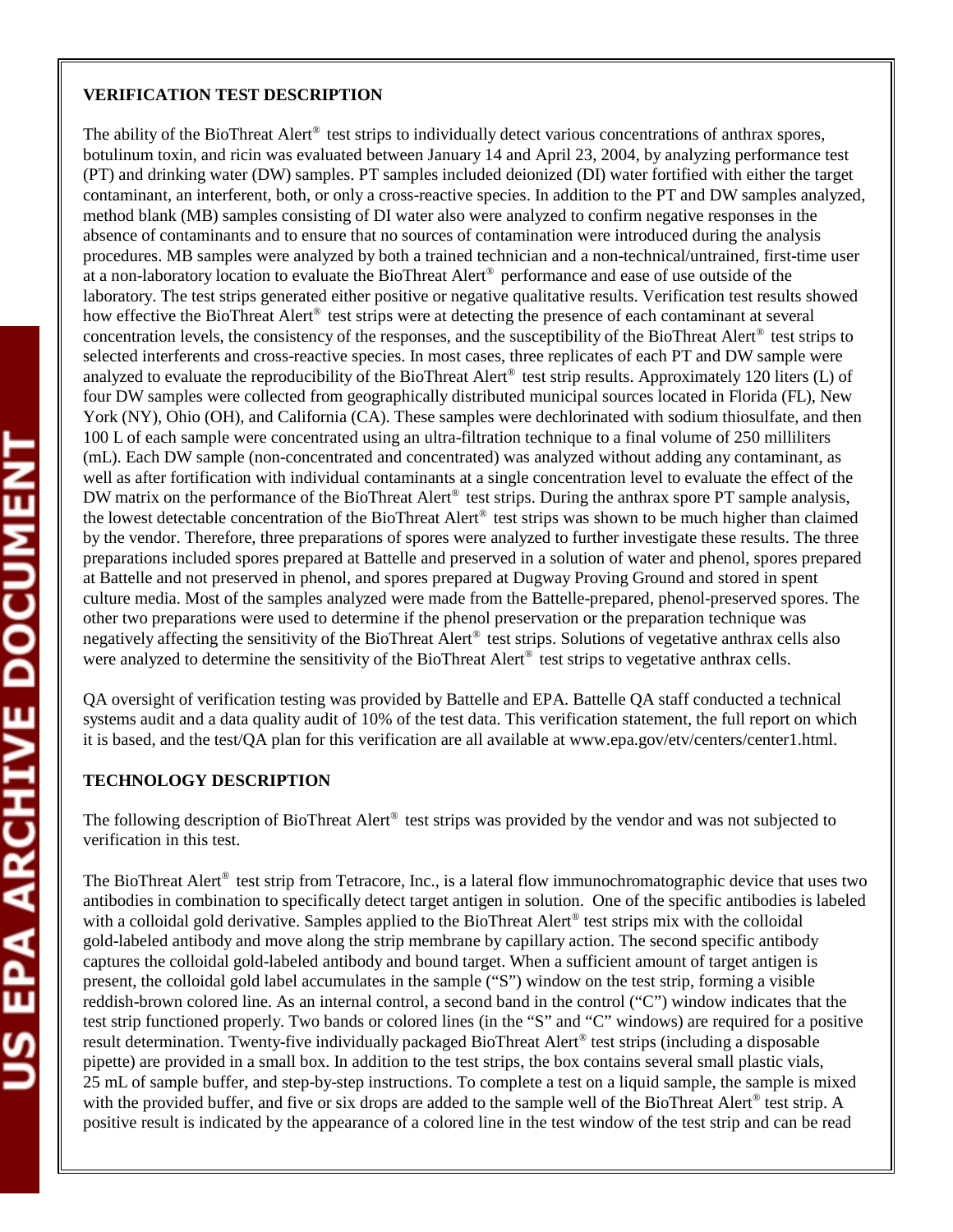visually or with a reader. During this verification test, a reader was used to make the determination of a positive or negative result. One kit of 25 strips including sample buffer, instruction brochure, and vials needed for sampling costs approximately \$625. The Alexeter strip reader used during this verification test costs approximately \$4,000.

#### **VERIFICATION OF PERFORMANCE**

The tables below summarize the performance of the BioThreat Alert<sup>®</sup> test strips in detecting anthrax, botulinum toxin, and ricin.

### **Anthrax Summary Table**

|                                 |                                 |                                                                                                        |                                          | Positive           |  |
|---------------------------------|---------------------------------|--------------------------------------------------------------------------------------------------------|------------------------------------------|--------------------|--|
| <b>Parameter</b>                |                                 | Actual                                                                                                 |                                          | <b>Results Out</b> |  |
|                                 |                                 |                                                                                                        | <b>Fortified Anthrax</b>                 | of Total           |  |
|                                 |                                 | <b>Sample Information</b>                                                                              | Concentration <sup>(a)</sup>             | <b>Replicates</b>  |  |
|                                 |                                 |                                                                                                        | $8 \times 10^8$ spores/mL                | 3/3                |  |
|                                 |                                 |                                                                                                        | $8 \times 10^7$ spores/mL                | 3/3                |  |
|                                 |                                 | Battelle-prepared, phenol-preserved spores                                                             | $8 \times 10^6$ spores/mL                | 0/3                |  |
|                                 |                                 |                                                                                                        | $8 \times 10^5$ spores/mL                | 0/1                |  |
|                                 |                                 |                                                                                                        | $4 \times 10^6$ colony-forming units     | 1/1                |  |
|                                 | Contaminant-<br>only PT samples |                                                                                                        | (cfu)/mL                                 |                    |  |
|                                 |                                 | Vegetative cells                                                                                       | $3 \times 10^5$ cfu/mL                   | 1/1                |  |
|                                 |                                 |                                                                                                        | $3 \times 10^4$ cfu/mL                   | 2/3                |  |
| Qualitative                     |                                 |                                                                                                        | $3 \times 10^3$ cfu/mL                   | 0/1                |  |
| contaminant                     |                                 |                                                                                                        | $7 \times 10^8$ spores/mL                | 2/2                |  |
| results                         |                                 | Dugway-prepared spores                                                                                 | $8 \times 10^7$ spores/mL                | 0/1                |  |
|                                 |                                 | 230 mg/L Calcium (Ca) and                                                                              | $1 \times 10^8$ spores/mL <sup>(b)</sup> |                    |  |
|                                 | Interferent                     | 90 mg/L Magnesium (Mg)                                                                                 |                                          | 0/3                |  |
|                                 | PT samples                      | 2.5 mg/L humic acid and                                                                                | $1 \times 10^8$ spores/mL <sup>(b)</sup> |                    |  |
|                                 |                                 | 2.5 mg/L fulvic acid                                                                                   |                                          | 3/3                |  |
|                                 | DW samples                      | Concentrated CA                                                                                        | $1 \times 10^8$ spores/mL <sup>(b)</sup> | 2/3                |  |
|                                 |                                 | Concentrated NY                                                                                        | $1 \times 10^8$ spores/mL <sup>(b)</sup> | 1/3                |  |
|                                 |                                 | Unconcentrated DW                                                                                      | $1 \times 10^6$ spores/mL                | 0/24               |  |
|                                 | Cross-reactivity                | $1 \times 10^5$ spores/mL <i>Bacillus thuringiensis</i>                                                | unspiked                                 | 0/3                |  |
|                                 |                                 | Two false positives resulted from the analysis of the DW samples. One out of three                     |                                          |                    |  |
|                                 |                                 | replicates for each of the FL DW and concentrated NY DW falsely generated positive                     |                                          |                    |  |
| False positives                 |                                 | results. Bacillus thuringiensis was prepared at concentrations much lower than the lowest              |                                          |                    |  |
|                                 |                                 | detectable concentration of Bacillus anthracis. Therefore, negative results with these                 |                                          |                    |  |
|                                 |                                 | samples do not necessarily indicate a lack of cross-reactivity.                                        |                                          |                    |  |
| False negatives                 |                                 | None of three results was positive for the 230-mg/L Ca and 90-mg/L Mg spiked with a                    |                                          |                    |  |
|                                 |                                 | detectable concentration of anthrax. In addition, one and two false negative results were              |                                          |                    |  |
|                                 |                                 | generated for the concentrated CA and concentrated NY DW samples, respectively.                        |                                          |                    |  |
|                                 |                                 | BioThreat Alert <sup>®</sup> test strips were not able to detect anthrax spores at the vendor-stated   |                                          |                    |  |
|                                 |                                 | limit of detection (LOD). All of the unconcentrated DW samples were spiked at                          |                                          |                    |  |
|                                 |                                 | concentrations less than detectable by the test strips and, therefore, were, as expected,              |                                          |                    |  |
|                                 |                                 | negative.                                                                                              |                                          |                    |  |
| Consistency                     |                                 | 96% (25 of 26 replicates) of the contaminant and interferent PT sample results were                    |                                          |                    |  |
|                                 |                                 | obtained in replicate sets in which all the individual replicates had the same result,                 |                                          |                    |  |
|                                 |                                 | whether positive or negative. This was the case for 78% of the DW samples.                             |                                          |                    |  |
| Lowest detectable concentration |                                 | $8 \times 10^7$ spores/mL - Battelle prep; $7 \times 10^8$ spores/mL - Dugway prep (vendor-stated LOD: |                                          |                    |  |
|                                 |                                 | $1 \times 10^5$ spores/mL); $3 \times 10^4$ cfu/mL - vegetative anthrax (no vendor-stated LOD)         |                                          |                    |  |

 $\frac{a}{a}$  The uncertainty of the enumeration technique is approximately 15%.

Battelle-prepared, phenol-preserved spores.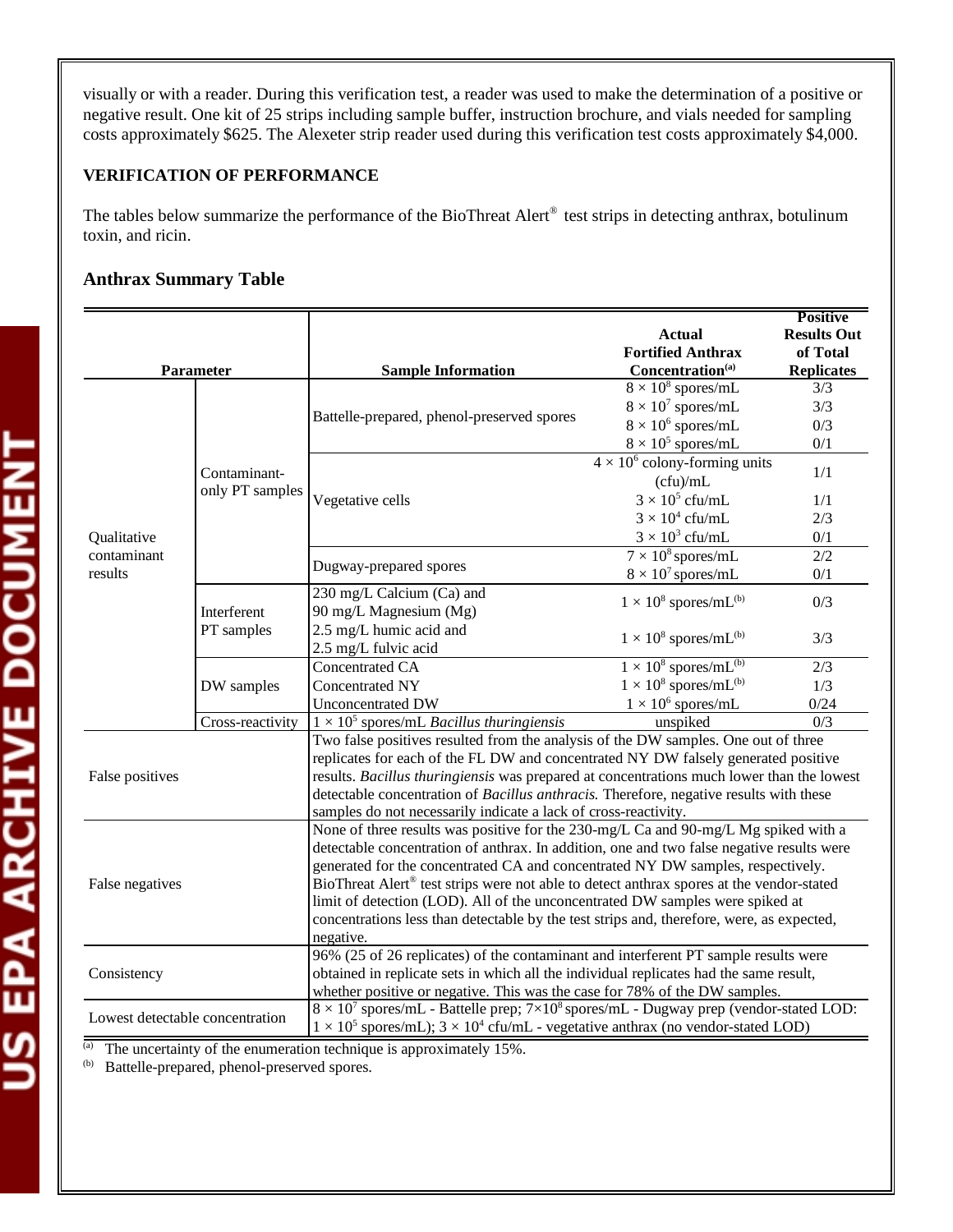## **Botulinum Toxin Summary Table**

|                                                                                                                                      | Parameter                                                                                                                                                                                                                                                            | <b>Sample Information</b>                                                                                                                       | <b>Botulinum Toxin</b><br>Concentration<br>(mg/L) | <b>Positive Results Out of</b><br><b>Total Replicates</b> |
|--------------------------------------------------------------------------------------------------------------------------------------|----------------------------------------------------------------------------------------------------------------------------------------------------------------------------------------------------------------------------------------------------------------------|-------------------------------------------------------------------------------------------------------------------------------------------------|---------------------------------------------------|-----------------------------------------------------------|
|                                                                                                                                      |                                                                                                                                                                                                                                                                      |                                                                                                                                                 | 0.01                                              | 3/3                                                       |
|                                                                                                                                      |                                                                                                                                                                                                                                                                      |                                                                                                                                                 | 0.05                                              | 3/3                                                       |
|                                                                                                                                      |                                                                                                                                                                                                                                                                      | Type A                                                                                                                                          | 0.1                                               | 3/3                                                       |
|                                                                                                                                      | Contaminant-                                                                                                                                                                                                                                                         |                                                                                                                                                 | 0.5                                               | 3/3                                                       |
|                                                                                                                                      | only PT<br>samples                                                                                                                                                                                                                                                   |                                                                                                                                                 | 0.01                                              | 1/3                                                       |
|                                                                                                                                      |                                                                                                                                                                                                                                                                      |                                                                                                                                                 | 0.05                                              | 3/3                                                       |
| Qualitative<br>contaminant<br>positive results                                                                                       |                                                                                                                                                                                                                                                                      | Type B                                                                                                                                          | 0.1                                               | 3/3                                                       |
|                                                                                                                                      |                                                                                                                                                                                                                                                                      |                                                                                                                                                 | 0.3                                               | 3/3                                                       |
|                                                                                                                                      |                                                                                                                                                                                                                                                                      |                                                                                                                                                 | 0.5                                               | 3/3                                                       |
|                                                                                                                                      | Interferent<br>PT samples                                                                                                                                                                                                                                            | Ca and Mg                                                                                                                                       | 0.1                                               | 3/3 Type A<br>$6/6$ Type B                                |
|                                                                                                                                      |                                                                                                                                                                                                                                                                      | Humic acid and fulvic acid                                                                                                                      | 0.1                                               | $3/3$ Type A<br>$6/6$ Type B                              |
|                                                                                                                                      | DW samples                                                                                                                                                                                                                                                           | Concentrated DW                                                                                                                                 | 0.1                                               | $6/6$ Type A<br>$12/12$ Type B                            |
|                                                                                                                                      |                                                                                                                                                                                                                                                                      | Unconcentrated DW                                                                                                                               | 0.1                                               | 12/12 Type B                                              |
|                                                                                                                                      | Cross-reactivity                                                                                                                                                                                                                                                     | 0.1 mg/L Lipopolysaccharide                                                                                                                     | unspiked                                          | 1/3                                                       |
| False positives                                                                                                                      | There was one false positive replicate out of three for the unspiked 2.5-mg/L humic and<br>fulvic acid interferent PT sample; the unspiked concentrated OH DW sample and the<br>lipopolysaccharide each generated one false positive result out of three replicates. |                                                                                                                                                 |                                                   |                                                           |
| False negatives                                                                                                                      | No false negatives resulted from the analysis of the interferent and DW samples spiked<br>with detectable levels of Types A and B botulinum toxin.                                                                                                                   |                                                                                                                                                 |                                                   |                                                           |
| Consistency                                                                                                                          |                                                                                                                                                                                                                                                                      | 92% of the results were obtained in replicate sets in which all the individual replicates<br>had the same result, whether positive or negative. |                                                   |                                                           |
| 0.01 mg/L (Type A); 0.05 mg/L (Type B) (vendor-stated LOD for both Types A and B:<br>Lowest detectable concentration<br>$0.01$ mg/L) |                                                                                                                                                                                                                                                                      |                                                                                                                                                 |                                                   |                                                           |